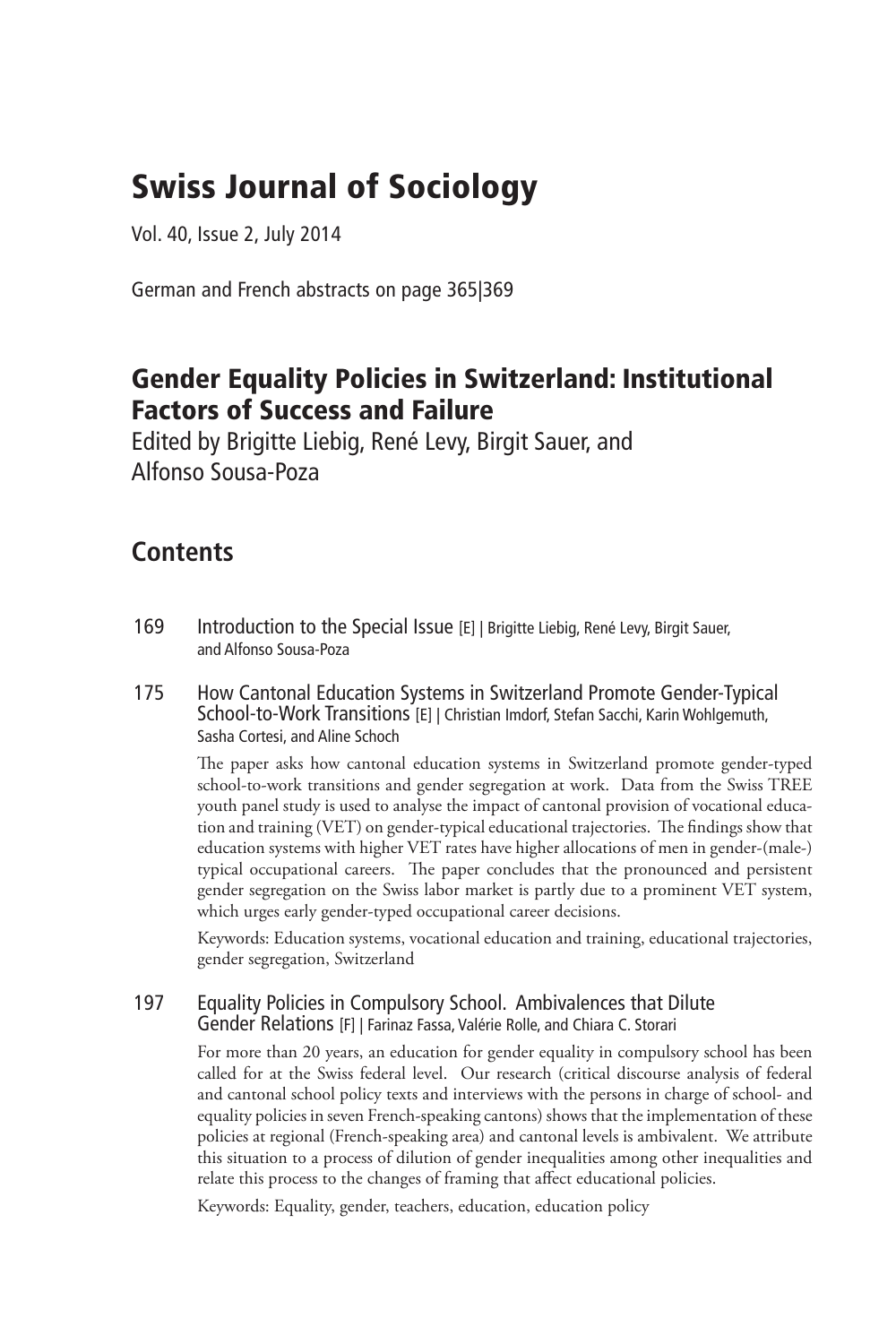#### 215 How Schools Deal with Expectations of Gender Equality [E] | Regula Julia Leemann

The article looks at the implementation of "National Daughters Day" in a selected canton in Switzerland and investigates how schools as organizations deal with expectations of educational reform and equal opportunity policy geared toward gender equality. The article draws on the sociology of critique and justification (Boltanski and Thévenot) to get a conceptual grasp on the heterogeneous positions adopted in matters of gender equality. We analyze interviews with school administrators and teaching staff who are responsible for organizing Daughters Day and with its initiators at the cantonal level. The results show that actor interpretations and justifications derive from the orders of justification found in the civic, domestic, and industrial world, which are combined into formulas of compromise in multiple ways.

Keywords: Gender equity, school, organization, school reform, justification

#### 237 The Swiss "agriculteur" and the Swiss "paysanne": An Unequal Couple? [F] | Yvan Droz, Valérie Miéville-Ott, and Fenneke Reysoo

In French-speaking Switzerland it is taken for granted to use the terms "agriculteur" and "paysanne" to respectively refer to men and women active in family farming. We examine this lexical asymmetry by unraveling the underlying gender conceptions. Comparing designations (in official texts, curricula in agrarian education, communication campaigns) with self-designations (interviews) shows that the common use of the binary "agriculteurpaysanne" is the expression of a bisexual and unequal construction of men's and women's status, roles and responsibilities in agriculture. Embedded in a discourse of complementarity based on the gender division of labor, this asymmetry is represented as being essential for the good functioning of the family farm.

Keywords: Swiss agriculture, gender equality, family enterprise, gender division of labor, social representations

#### 259 Institutions and Gender Time Inequality: A Fuzzy-Set QCA of Swiss Cantons [E] | Ruedi Epple, Martin Gasser, Sarah Kersten, Michael Nollert, and Sebastian Schief

This article compares Swiss cantons with respect to gender time inequality, defined as the gender gap in how men and women, on average, divide their time between paid work, housework, and family work. We conduct a fuzzy-set QCA analysis to find macro-level associations between gender time inequality and cantonal institutions. The results suggest (i) that traditionalism is a necessary condition for high gender time inequality, (ii) that several different institutional configurations are linked to high and low gender time inequality, and (iii) that high welfare spending, weak traditionalism, and a large public sector are in all configurations linked to lower gender time inequality.

Keywords: Gender inequality, Swiss cantons, gender division of labor, Qualitative Comparative Analysis, working time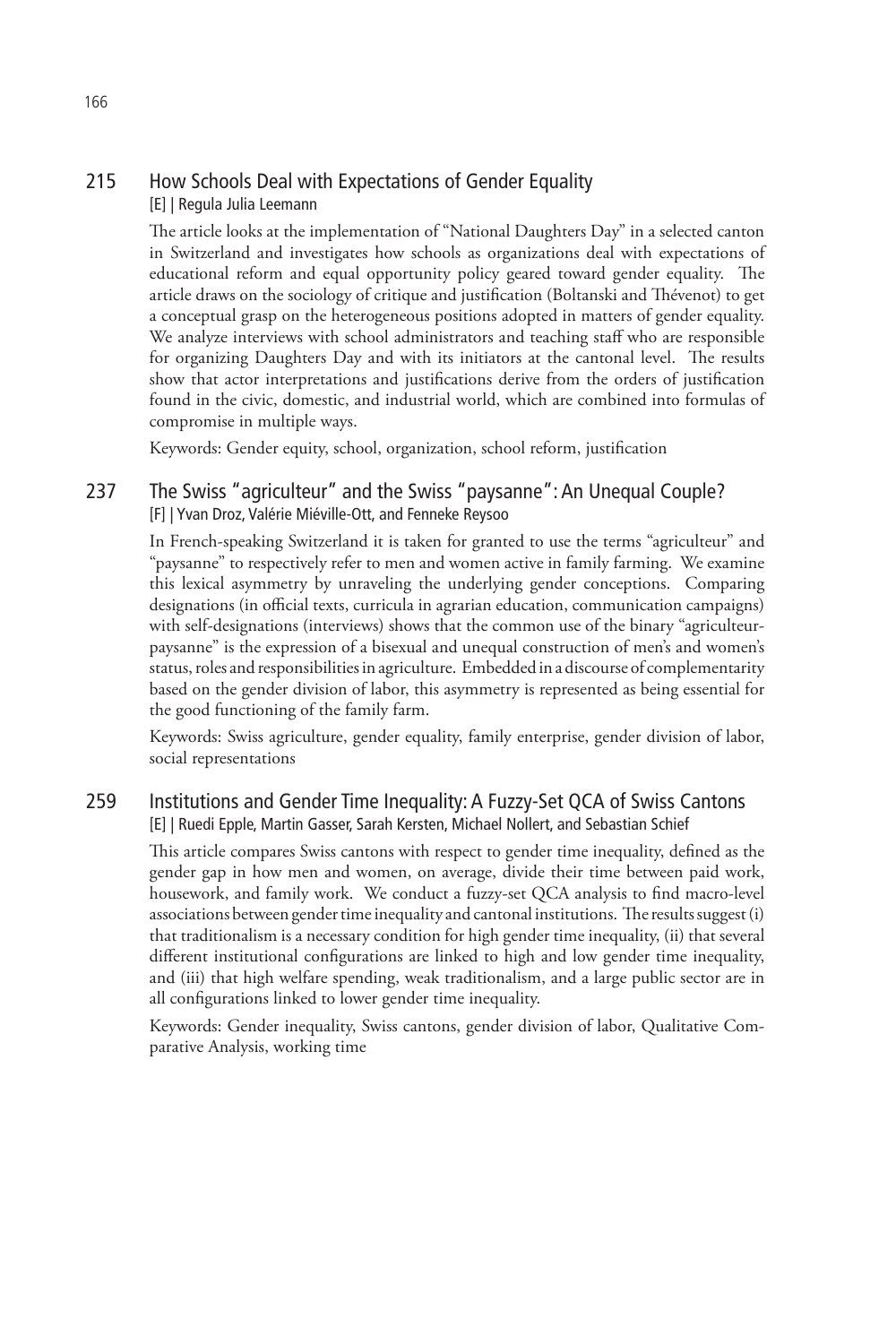#### 279 Gender Wage Gap at Career Entry. A Quantitative Analysis for Switzerland [G] | Kathrin Bertschy, Philipp Walker, Annick Baeriswyl, and Michael Marti

Economic theories focus on gender differences in human capital investment, built up with occupational experience, to explain the gender wage gap. Given that young women now match or surpass men's educational achievements, gender differences in early career wages should not occur. Using Swiss longitudinal TREE Data, the empirical analysis of career entry wages in Switzerland show that young women have lower earnings because traditional female occupations are paid less. In addition, they often choose specific work contents that go together with lower compensation. Even equally qualified women with identical occupational training working in gender-mixed occupations start with lower wages than men. The unexplained component of the wage difference is about 7% when entering the labor market.

Keywords: Wage gap, wage discrimination, education, career entry, gender

#### 307 The Gender of "Active Aging": From the Principle of Equal Treatment to the Multiplication of Contradictory Imperatives [F] | Nicky Le Feuvre, Morgane Kuehni, Magdalena Rosende, and Céline Schoeni

This article analyses the impact of "active aging" policies on gender (in)equality during the second half of working life. Through the inclusion of an intermediary level of analysis, it questions the potential hiatus between the gender norms that are promoted through public policies and those that underpin the action of human resource departments within large companies. On the basis of empirical fieldwork, it reveals the dissonance in "doing gender" between different institutional settings, that induces multiple contradictory imperatives on aging female workers in Switzerland.

Keywords: Equality, age management, gender, seniors, active ageing

#### 325 Economic Benefit Instead of Equality Norms. Advantages and Risks of the Economic Benefit Discourse in the Swiss Policy for Gender Equality in the Workplace [G] | Lucia Marina Lanfranconi

The economy benefits from equality – with this argument, the actors of the current Swiss policy for equality want to motivate companies to introduce equality measures. By means of a discourse analysis of documents and interviews in a typical equality project, the central elements and consequences of this economic benefit discourse are elaborated. The discourse may work as an incentive for companies for equality measures. However, simultaneously, it may also be a legitimation for companies not to act. Moreover, the discourse bears the risk of implementing measures that do not aim to change gender inequalities or of even reinforcing them. The study reveals limits in the scope and effectiveness of the equality policy.

Keywords: Equality policy in the workplace, gender equality, social inequalities, discourse analysis, Switzerland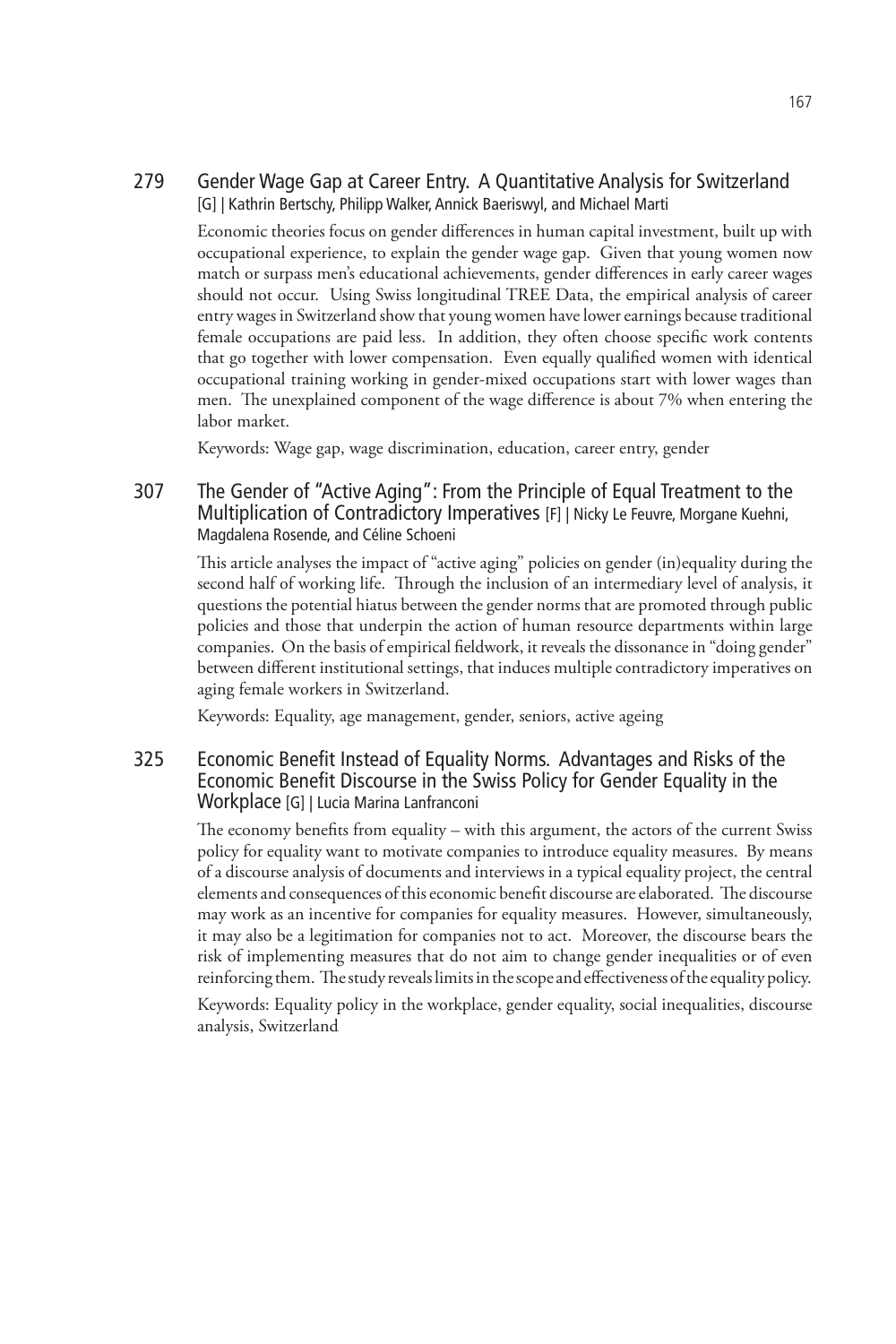#### 349 Gender Equality at the Margins of the Labour Market? A Gendered Perspective on Social Investments and Capabilities [G] | Eva Nadai and Alan Canonica

Labour market access is a core issue for gender equality. With data from ethnographic case studies, this paper analyses the impact of the social investment policy on the capabilities of unskilled unemployed women. Activating measures of the unemployment insurance and welfare turn out to be merely "replacement investments" that cannot compensate for structural disadvantages, but reinforce inequalities. However, some of the interviewed women were for the first time in their lives offered a chance to reflect on their occupational future and were assisted in first steps to realise their plans.

Keywords: Social investments, activation, gender, capability approach, equality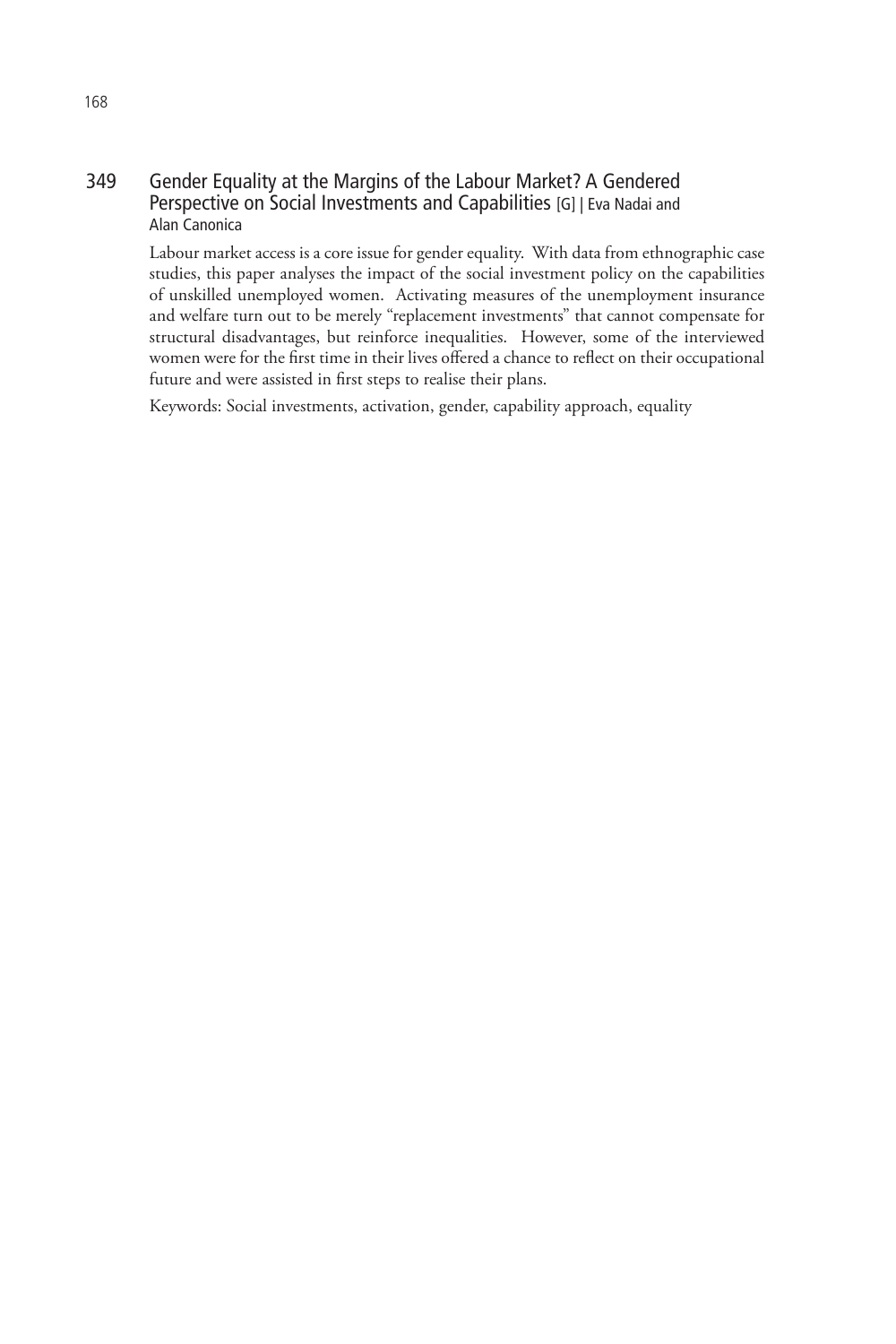# Schweizerische Zeitschrift für Soziologie

Vol. 40, Heft 2, Juli 2014

### Politiken der Gleichstellung in der Schweiz. Institutionelle Faktoren von Erfolg und Scheitern

Herausgegeben von Brigitte Liebig, René Levy, Birgit Sauer und Alfonso Sousa-Poza

### **Inhalt**

- 169 Einführung zum Schwerpunktheft [E] | Brigitte Liebig, René Levy, Birgit Sauer und Alfonso Sousa-Poza
- 175 Wie kantonale Bildungssysteme in der Schweiz geschlechtertypische Bildungsverläufe im Arbeitsmarkt bestärken [E] | Christian Imdorf, Stefan Sacchi, Karin Wohlgemuth, Sasha Cortesi und Aline Schoch

In diesem Aufsatz wird untersucht, wie kantonale Bildungssysteme in der Schweiz geschlechtertypische Bildungsverläufe und Geschlechtersegregation auf dem Arbeitsmarkt bestärken. Dazu wird die Bedeutung des kantonalen Berufsbildungsangebots für geschlechtertypische Bildungsverläufe mit Daten des Schweizer Jugendpanels TREE geprüft. Die Resultate zeigen, dass Männer in Kantonen mit hoher Berufsbildungsquote besonders häufig männertypische Ausbildungen durchlaufen. Der Beitrag kommt zum Schluss, dass die ausgeprägte und anhaltende Geschlechtersegregation auf dem Schweizer Arbeitsmarkt durch ein prominentes Berufsbildungssystem mitbedingt ist, das frühe geschlechtertypische Berufsentscheide fördert.

Schlüsselwörter: Bildungssysteme, Berufsausbildung, Bildungsverläufe, Geschlechtersegregation, Schweiz

#### 197 Gleichstellungspolitik in der obligatorischen Schule. Ambivalenzen, die die sozialen Geschlechterbeziehungen verwässern [F] | Farinaz Fassa, Valérie Rolle und Chiara C. Storari

Im Rahmen der obligatorischen Schule wird Geschlechtergleichstellung in der Bildung auf Bundesebene seit mehr als 20 Jahren gefordert. Die Resultate unserer Forschung (kritische Diskursanalyse kantonaler und nationaler Dokumente zur Bildungspolitik und Interviews mit Verantwortlichen für die kantonale Bildungs- und Gleichstellungspolitik in den sieben französischsprachigen Kantonen) zeigen, dass die Implementierung dieser Politiken auf der Ebene der Region (Romandie) sowie der Kantone ambivalent ist. Wir führen dies auf Änderungen der konzeptuellen Rahmung der Bildungspolitik zurück, die Geschlechterungleichheiten wie andere Ungleichheiten behandelt und ihre Wahrnehmung dadurch verwässert.

Schlüsselwörter: Gleichheit, Gender, Lehrpersonen, Bildung, Bildungspolitik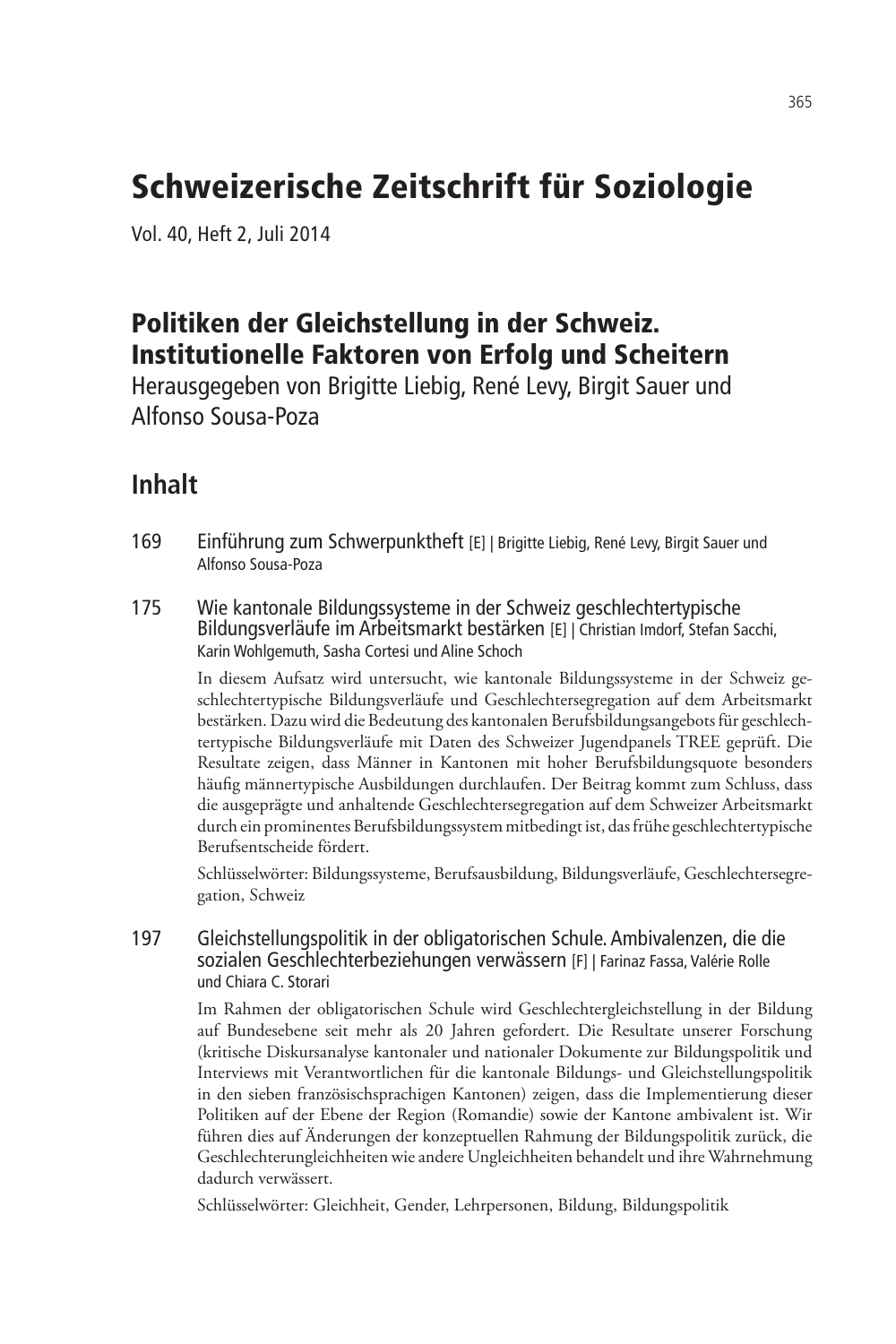#### 215 Zum Umgang des schulischen Feldes mit Erwartungen an Geschlechtergleichheit [E] | Regula Julia Leemann

Ziel des Beitrages ist es, den Umgang der Organisation Schule mit bildungsreformerischen und gleichstellungspolitischen Erwartungen zu Geschlechtergleichheit anhand der Umsetzung des «Nationalen Tochtertages» in der Schweiz in einem ausgewählten Kanton zu untersuchen. Theoretisch wird auf die Soziologie der Kritik und Rechtfertigung (Boltanski und Thévenot) Bezug genommen, um die heterogenen Positionierungen bezüglich Geschlechtergleichheit konzeptionell zu fassen. Analysiert werden Interviews mit Schulleitungen und Lehrpersonen, welche den Tochtertag umzusetzen haben, sowie mit den kantonalen Initiatorinnen. Die Ergebnisse zeigen, dass die Deutungen und Rechtfertigungen der Akteure vor allem in den Rechtfertigungsordnungen der staatsbürgerlichen, der häuslichen sowie der industriellen Welt verortet sind, welche zu vielfältigen Kompromissformeln verbunden werden.

Schlüsselwörter: Geschlechtergleichheit, Schule, Organisation, Schulreform, Rechtfertigung

#### 237 Der Landwirt und die Bäuerin in der Schweiz: Ein ungleiches Paar? [F] | Yvan Droz, Valérie Miéville-Ott und Fenneke Reysoo

In der Westschweiz ist der Gebrauch der Begriffe «agriculteur» (Landwirt) und «paysanne» (Bäuerin) die Norm, um die in der Landwirtschaft aktiven Männer und Frauen zu bezeichnen. Durch die Analyse der dahinterliegenden Konzeptionen des Männlichen und Weiblichen hinterfragen wir diese lexikalische Asymmetrie. Der Vergleich von Bezeichnungen (in offiziellen Texten, bäuerlichen Ausbildungsprogrammen oder Kommunikationskampagnen) mit Selbstbezeichnungen (Interviews) zeigt, dass der übliche Gebrauch des binären «agriculteurpaysanne» Ausdruck einer bisexuellen und ungleichen Konstruktion von Status, Rollen und Verantwortungen ist. Diese Asymmetrie, eingebettet in einen Komplementaritätsdiskurs, der auf der geschlechtsspezifischen Arbeitsteilung basiert, scheint wesentlich zu sein für das gute Funktionieren eines Familienbetriebes.

Schlüsselwörter: Schweizerische Landwirtschaft, Geschlechtergleichstellung, Familienbetrieb, geschlechtsspezifische Arbeitsteilung, soziale Repräsentationen

#### 259 Institutionen und geschlechtsspezifische Ungleichheit der Zeitaufteilung: Eine Fuzzy-Set QCA der Schweizer Kantone [E] | Ruedi Epple, Martin Gasser, Sarah Kersten, Michael Nollert und Sebastian Schief

Dieser Artikel vergleicht die Schweizer Kantone hinsichtlich geschlechtsspezifischer Ungleichheit der Zeitaufteilung auf Erwerbs-, Haus- und Familienarbeit. Mit einer Fuzzy-Set Qualitative Comparative Analysis wird untersucht, in welcher Weise diese Zeitungleichheit mit kantonalen Institutionen zusammenhängt. Die Resultate legen nahe, (i) dass ein ausgeprägter Traditionalismus eine notwendige Bedingung für hohe Zeitungleichheit ist, (ii) dass mehrere alternative institutionelle Konfigurationen je mit hoher und tiefer Zeitungleichheit assoziiert sind und (iii) dass höhere Wohlfahrtsausgaben, ein schwacher Traditionalismus und ein grösserer öffentlicher Sektor in allen Konfigurationen mit kleinerer Zeitungleichheit einhergehen.

Schlüsselwörter: Gleichstellung, Schweizer Kantone, geschlechtsspezifische Arbeitsteilung, Qualitative Comparative Analysis, Arbeitszeit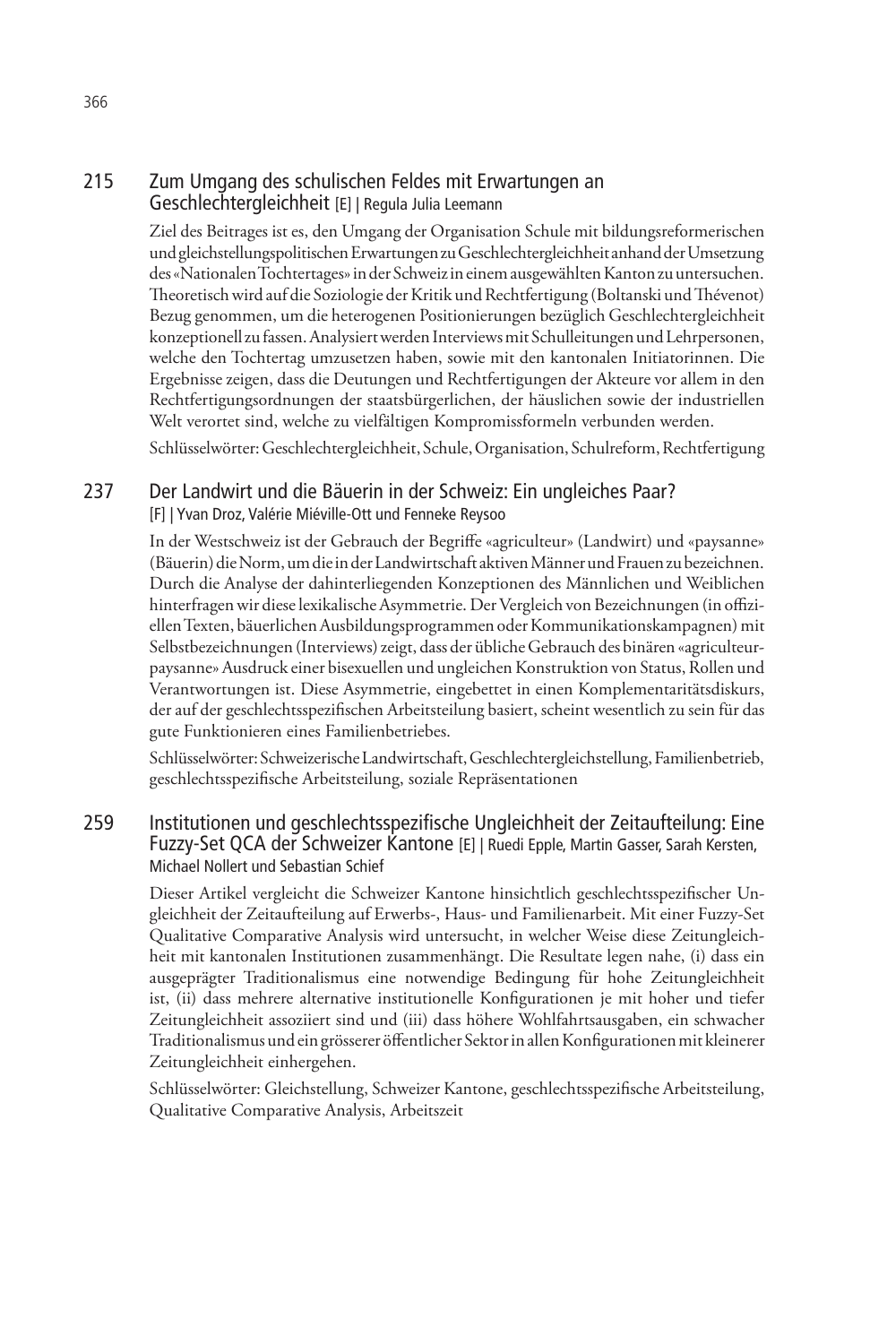#### 279 Lohndiskriminierung beim Berufseinstieg. Eine quantitative Analyse für die Schweiz [D] | Kathrin Bertschy, Philipp Walker, Annick Baeriswyl und Michael Marti

Ökonomische Theorien führen geschlechterspezifische Löhne auf Unterschiede in der Humankapitalausstattung zurück, welche im Verlauf des Erwerbslebens entstehen. Zum Zeitpunkt des Berufseinstiegs sollten keine Unterschiede ausgemacht werden können – ist doch die schulische Vorbildung junger Frauen heutzutage gleichwertig wie jene der Männer. Die empirische Analyse der Löhne von BerufseinsteigerInnen in der Schweiz auf Basis der TREE-Daten zeigt, dass junge Frauen weniger verdienen, weil typische Frauenberufe schlechter entlohnt werden. Frauen wählen aber auch häufiger Arbeitsinhalte aus, die mit geringerer Entschädigung verbunden sind. Selbst bei gleich guten Qualifikationen und identischen Ausbildungen steigen junge Frauen auch innerhalb der geschlechtergemischten Berufe mit tieferen Löhnen ins Berufsleben ein. Der nicht erklärbare Anteil der Lohndifferenz beträgt bereits beim Berufseinstieg rund 7%.

Schlüsselwörter: Lohndifferenz, Lohndiskriminierung, Ausbildung, Berufseinstieg, Gender

#### 307 Das Geschlecht des «aktiven Alterns»: Vom Prinzip der Gleichbehandlung zur Multiplizierung widersprüchlicher Anforderungen [F] | Nicky Le Feuvre, Morgane Kuehni, Magdalena Rosende und Céline Schoeni

Dieser Artikel analysiert den Einfluss der Politik des «Aktiven-Alterns» auf die Gleichberechtigung der Geschlechter in der zweiten Hälfte des Erwerbslebens. Durch den Einbezug einer intermediären Analyseebene deckt er die mögliche Diskrepanz auf zwischen den Geschlechternormen auf staatlicher Ebene und jenen, welche den Massnahmen im Personalwesen grosser Betriebe zugrunde liegen. Auf der Basis einer empirischen Untersuchung verdeutlicht dieser Artikel die Widersprüchlichkeiten des «doing gender» auf verschiedenen institutionellen Schauplätzen und die damit verbundenen mehrfach widersprüchlichen Anforderungen, vor welche die Arbeiterinnen gestellt werden.

Schlüsselwörter: Gleichberechtigung, Altersmanagment, Gender, ältere Mitarbeitende, aktives Altern

#### 325 Wirtschaftsnutzen statt Gleichstellungsnormen. Chancen und Risiken des Wirtschaftsnutzendiskurses in der schweizerischen Geschlechtergleichstellungspolitik im Erwerbsleben [D] | Lucia Marina Lanfranconi

Gleichstellung nützt der Wirtschaft – mit diesem Argument wollen AkteurInnen der aktuellen schweizerischen Gleichstellungspolitik Unternehmen zu Gleichstellungsmassnahmen motivieren. Mittels Diskursanalyse von Dokumenten und Interviews aus einem exemplarischen Gleichstellungsprojekt werden die zentralen Elemente und Folgen dieses Wirtschaftsnutzendiskurses herausgearbeitet. Der Diskurs kann für Unternehmen Anreiz für betriebliche Gleichstellungsmassnahmen sein, diese aber gleichzeitig auch zum Nicht-Handeln legitimieren. Zudem birgt der Diskurs das Risiko, dass Massnahmen implementiert werden, die nicht auf eine Veränderung von Geschlechterungleichheiten zielen oder diese sogar verfestigen. Die Studie zeigt Grenzen in Reichweite und Wirksamkeit der Gleichstellungspolitik auf.

Schlüsselwörter: Gleichstellungspolitik im Erwerbsleben, Geschlechtergleichstellung, soziale Ungleichheit, Diskursanalyse, Schweiz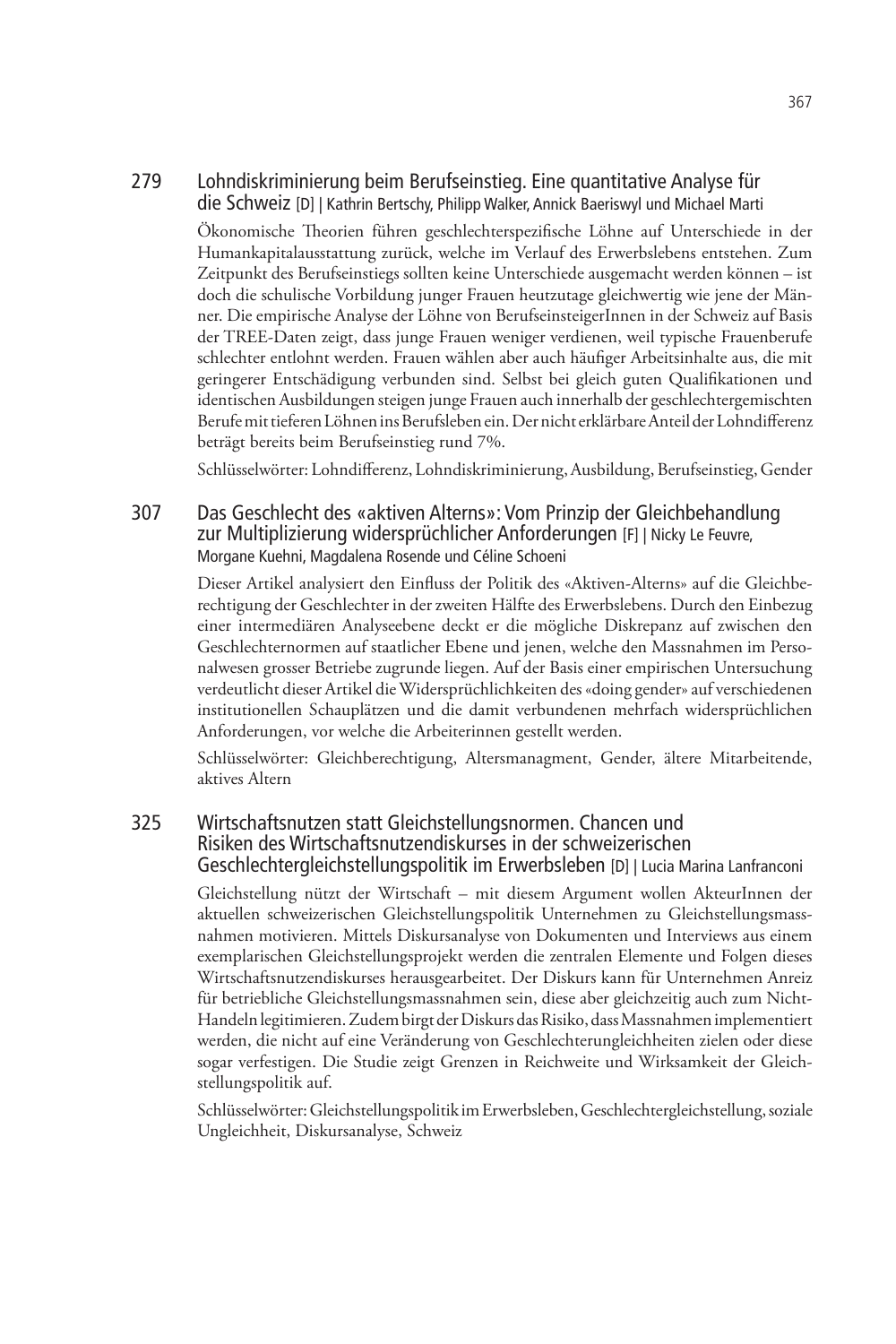#### 349 Gleichstellung am Rand des Arbeitsmarkts? Sozialinvestitionen und Verwirklichungschancen aus einer Genderperspektive [D] | Eva Nadai und Alan Canonica

Der Zugang zum Arbeitsmarkt ist ein zentrales Gleichstellungsanliegen. Dieser Beitrag untersucht auf der Basis ethnografischer Fallstudien, ob Sozialinvestitionen die Arbeitsmarktund Verwirklichungschancen unqualifizierter erwerbsloser Frauen verbessern können. Die Massnahmen der Arbeitslosenversicherung und der Sozialhilfe erweisen sich als «Ersatzinvestitionen», die strukturelle Benachteiligungen nur beschränkt kompensieren können und bestehende Ungleichheiten verstärken. Für manche der interviewten Frauen sind sie aber eine Chance, zum ersten Mal in ihrem Leben berufliche Wünsche zu entwickeln und Unterstützung bei ersten Schritten zu deren Realisierung zu erhalten.

Schlüsselwörter: Sozialinvestitionen, Aktivierung, Gender, Capability Ansatz, Gleichstellung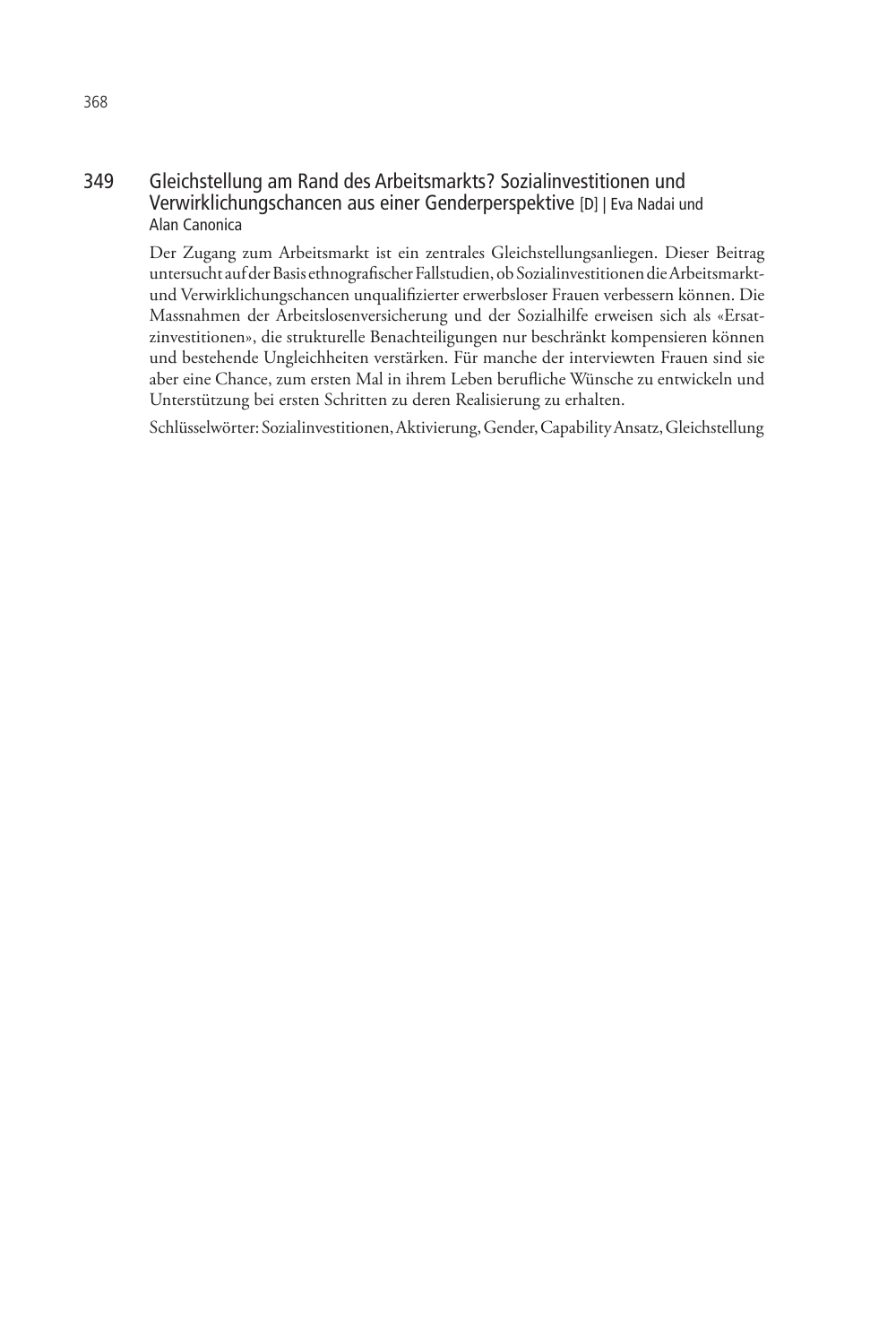## Revue suisse de sociologie

Vol. 40, cahier 2, juillet 2014

### Politiques d'égalité en Suisse: facteurs institutionnels de réussite et d'échec

Sous la direction de Brigitte Liebig, René Levy, Birgit Sauer et Alfonso Sousa-Poza

### **Sommaire**

- 169 Introduction au numéro spécial [E] | Brigitte Liebig, René Levy, Birgit Sauer et Alfonso Sousa-Poza
- 175 Comment les systèmes éducatifs cantonaux en Suisse promeuvent des transitions sexuées de l'école à l'emploi [E] | Christian Imdorf, Stefan Sacchi, Karin Wohlgemuth, Sasha Cortesi et Aline Schoch

L'article examine comment les systèmes éducatifs cantonaux en Suisse génèrent des parcours sexués de l'école à l'emploi et une ségrégation sexuelle du travail. L'étude longitudinale sur la jeunesse TREE est utilisée pour analyser l'influence de l'offre cantonale de formation professionnelle sur les trajectoires de formation sexuées. Les résultats montrent que les hommes font plus souvent une carrière professionnelle typiquement masculine dans les cantons ayant un taux de formation professionnelle élevé. L'article conclut que la ségrégation sexuelle prononcée et persistante sur le marché suisse du travail est en partie due à un système de formation professionnelle prédominant, lequel encourage des choix professionnels sexués précoces.

Mots-clés: Systèmes éducatifs, formation professionnelle, parcours de formation, ségrégation entre les sexes, Suisse

#### 197 Politiques de l'égalité à l'école obligatoire. Des ambivalences qui diluent les rapports sociaux de sexe [F] | Farinaz Fassa, Valérie Rolle et Chiara C. Storari

Une éducation à l'égalité entre les sexes dans le cadre de l'école obligatoire est prônée depuis plus de vingt ans au niveau fédéral. Les résultats de nos investigations (analyses critiques de discours sur un corpus de documents de politiques scolaires fédérales et cantonales et entretiens avec les responsables cantonaux de l'école et de l'égalité dans sept cantons francophones) montrent que la mise en œuvre de ces politiques aux niveaux régional (Romandie) et cantonal est ambivalente. Cette situation s'explique par un processus de dilution des inégalités entre les sexes parmi d'autres inégalités, notamment en raison des changements de référentiels des politiques scolaires.

Mots-clés: Egalité, genre, enseignant·e·s, éducation, politiques de la formation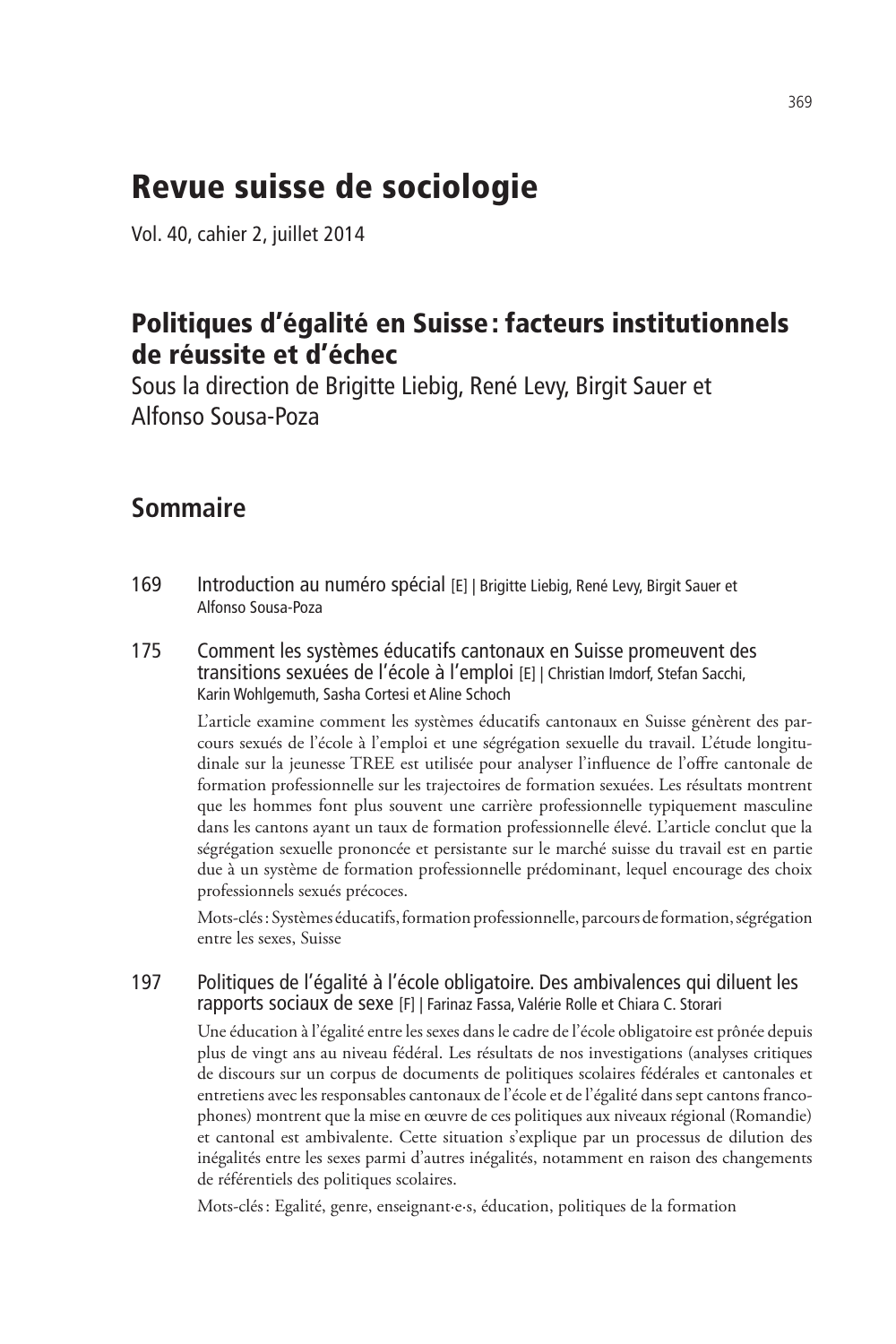#### 215 Comment l'école gère les attentes en termes d'égalité de genre [E] | Regula Julia Leemann

Cet article vise à étudier comment l'école, en tant qu'organisation, compose avec les attentes des réformes scolaires et de la politique de l'égalité. Il porte pour ce faire sur la mise en place de la «journée nationale des filles» dans un canton suisse. Nous nous inscrivons dans la sociologie de la critique et de la justification (Boltanski et Thévenot) pour interpréter les positions diverses des acteurs face à l'égalité de genre. Nous analysons des entretiens avec des proviseurs et professeurs qui ont à organiser la journée des filles, et avec les initiatrices cantonales de cette journée. Les résultats montrent que les interprétations et justifications des divers acteurs se situent dans les ordres de justifications du monde civique, domestique et industriel, combinés entre eux dans différentes formules de compromis.

Mots-clés: Egalité de genre, école, organisation, réforme scolaire, justification

#### 237 L'agriculteur et la paysanne suisses: un couple inégal ? [F] | Yvan Droz, Valérie Miéville-Ott et Fenneke Reysoo

En Suisse romande, l'usage des désignations d'agriculteur et de paysanne pour se référer aux hommes et femmes actifs dans l'agriculture est la règle. Nous interrogeons ici cette asymétrie lexicale en analysant les conceptions du masculin et du féminin qu'elle véhicule. La mise en perspective des désignations (dans les textes officiels, formations agricoles, campagnes de communication) avec les autodésignations (dans les entretiens) montre que l'usage courant du binôme agriculteur-paysanne est l'expression d'une conception bisexuée et inégale des statuts, rôles et responsabilités. Intégrée dans un discours de complémentarité fondée sur la division sexuelle du travail, cette asymétrie semble essentielle pour le bon fonctionnement de l'exploitation familiale.

Mots-clés: Agriculture suisse, égalité de genre, entreprise familiale, division sexuelle du travail, représentations sociales

#### 259 Institutions et inégalités de genre dans la répartition du temps: une analyse quali-quantitative comparée des ensembles flous (AQQC) des cantons suisses [E] | Ruedi Epple, Martin Gasser, Sarah Kersten, Michael Nollert et Sebastian Schief

Cet article compare les cantons suisses quant à l'inégalité hommes-femmes dans la répartition entre travail rémunéré, domestique et familial. Nous effectuons une analyse AQQC (fsQCA) pour étudier les relations entre cette inégalité de temps et les institutions cantonales. Les résultats indiquent (i) que le traditionalisme est une condition nécessaire pour une inégalité de temps élevée, (ii) que plusieurs configurations institutionnelles différentes sont liées avec une inégalité de temps élevée ou faible et (iii) que dans toutes les configurations, un haut niveau de dépenses sociales, un faible traditionalisme et un secteur public étendu réduisent l'inégalité de temps.

Mots-clés: Inégalité de genre, cantons suisses, division sexuelle du travail, analyse qualiquantitative comparée, temps de travail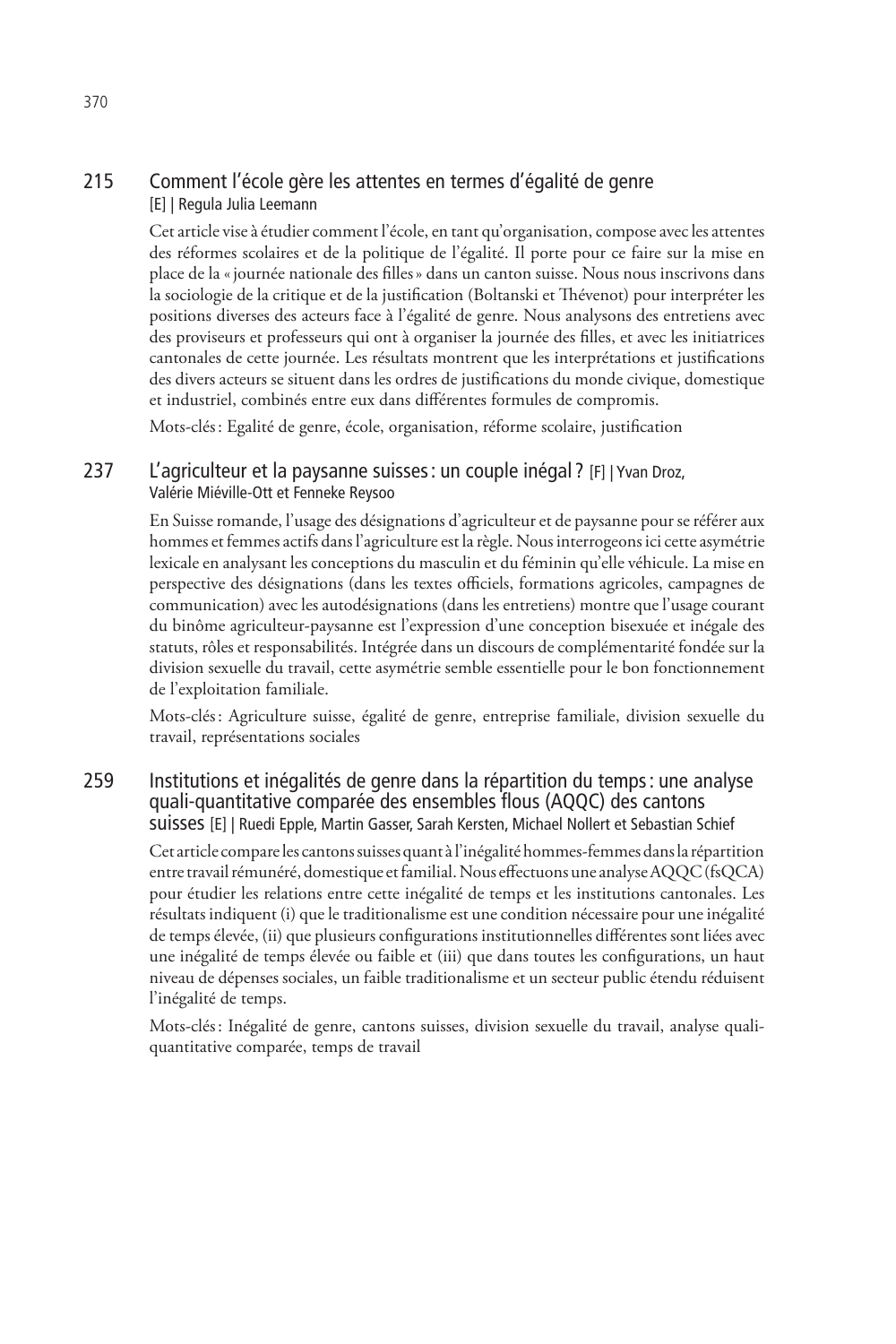#### 279 Ecart salarial à l'entrée dans la vie active. Une analyse quantitative pour la Suisse [A] | Kathrin Bertschy, Philipp Walker, Annick Baeriswyl et Michael Marti

Les théories économiques attribuent les écarts salariaux sexo-spécifiques aux différences de capital humain, lequel se constitue au cours de la vie professionnelle. Aujourd'hui, la formation des jeunes femmes égalant celles des jeunes hommes, aucune différence ne devrait apparaître au début de leur carrière. L'analyse des salaires des jeunes entrant sur le marché du travail en Suisse, basée sur les données TREE, montre que les jeunes femmes gagnent moins car les professions traditionnellement féminines restent moins bien rémunérées. De plus, elles choisissent plus souvent des contenus de travail moins bien payés. Même à qualification égale et formation identique, les femmes entrent dans la vie active avec des salaires plus bas y compris dans les professions mixtes. La part inexplicable de la différence salariale en début de carrière est d'environ 7%.

Mots-clés: Ecart salarial, discrimination salariale, formation, entrée dans la vie active, genre

#### 307 Le genre du « vieillissement actif »: du principe de traitement équitable à la multiplication des injonctions contradictoires [F] | Nicky Le Feuvre, Morgane Kuehni, Magdalena Rosende et Céline Schoeni

Cet article analyse l'impact des politiques du « vieillissement actif» sur l'(in)égalité des sexes en deuxième partie de carrière. Introduisant une échelle intermédiaire d'analyse, il identifie un décalage potentiel entre les normes de genre promues au niveau des politiques publiques et celles qui régissent l'action des services de Ressources Humaines au sein des grandes entreprises. Basé sur une enquête empirique, il met à jour les tensions et dissonances qui caractérisent le «doing gender» dans différents espaces institutionnels helvétiques, plaçant les femmes seniors devant de multiples injonctions contradictoires.

Mots-clés: Egalité, gestion des âges, genre, seniors, vieillissement actif

#### 325 Profit économique en lieu et place des normes d'égalité. Avantages et risques du discours sur le profit économique dans la politique suisse pour l'égalité de genre dans la vie professionnelle [A] | Lucia Marina Lanfranconi

L'égalité profite à l'économie – avec cet argument, les acteurs et actrices de l'actuelle politique suisse de l'égalité veulent motiver les entreprises à introduire des mesures d'égalité. Une analyse de discours de documents et d'entretiens relatifs à un projet en faveur de l'égalité choisi comme exemple typique fait ressortir les principaux éléments et conséquences de ce discours sur le profit économique. Ce discours peut constituer une incitation pour des entreprises à introduire des mesures pour l'égalité, mais aussi une légitimation à ne rien faire. De plus, le discours en question comporte le risque que les mesures mises en œuvre ne visent pas à changer les inégalités de genre ou même qu'elles les renforcent. L'étude montre ainsi les limites de la portée et de l'efficacité de la politique d'égalité.

Mots-clés: Politique d'égalité dans la vie professionnelle, égalité de genre, inégalités sociales, analyse de discours, Suisse